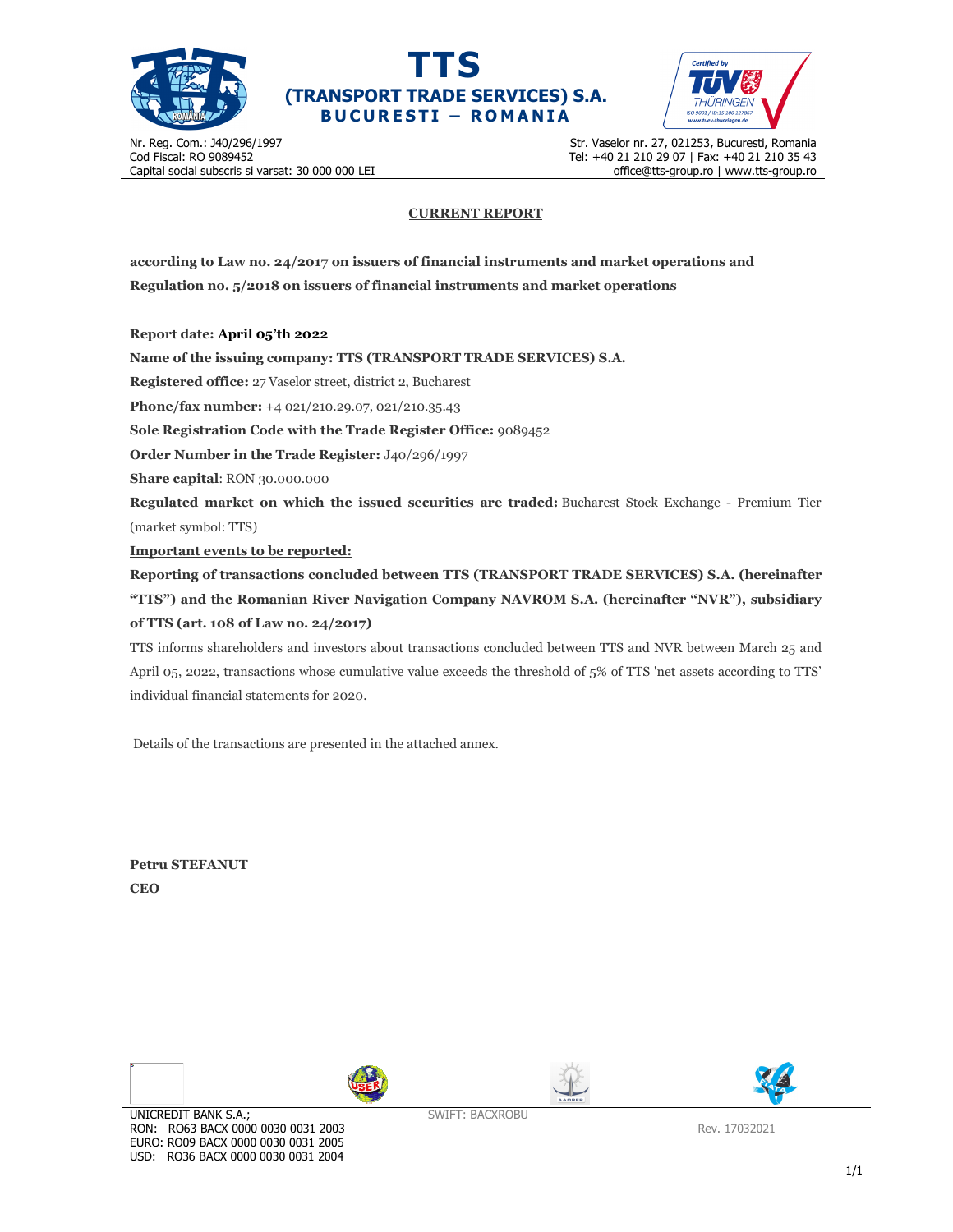





## Nr. Reg. Com.: J40/296/1997Cod Fiscal: RO 9089452 ANNEX 1 Capital social subscris si varsat: 30 000 000 LEI

Str. Vaselor nr. 27, 021253, Bucuresti, Romania Tel: +40 21 210 29 07 | Fax: +40 21 210 35 43 office@tts-group.ro | www.tts-group.ro

| Beneficiary                                                    | Contract ID                         | Cumulated value<br>[RON]<br>25 mar - 05 apr<br>2022 | Contract<br>date | Expiration<br>date | Subject of<br>the<br>contract | Contract<br>type |    | Guarantees   Terms and methods of payment                              | Penalties          |  |
|----------------------------------------------------------------|-------------------------------------|-----------------------------------------------------|------------------|--------------------|-------------------------------|------------------|----|------------------------------------------------------------------------|--------------------|--|
|                                                                | 1238/SM/M/A/18                      | 562,310.27                                          | $1-Apr-18$       | 1-Apr-23           |                               |                  | no | between 21 and 45 days from invoicing<br>with payment by payment order | demmurage/dispatch |  |
|                                                                | 1242/SM/M/A/18                      | 1,660,977.03                                        | $1-Apr-18$       | 31-Mar-23          |                               |                  |    |                                                                        |                    |  |
|                                                                | 14/A/003/M/SM/215                   | 537,575.12                                          | $1-Jun-13$       | 31-Dec-22          |                               |                  |    |                                                                        |                    |  |
|                                                                | 1763/MS/M/A/19                      | 225,051.67                                          | 1-Feb-19         | 31-Dec-23          |                               |                  |    |                                                                        |                    |  |
|                                                                | 2034/MB/A/A/19                      | 136,017.75                                          | $1-Jul-19$       | 30-Jun-22          |                               |                  |    |                                                                        |                    |  |
|                                                                | 2331/RB/M/A/20                      | 39,001.83                                           | $1-Jan-20$       | 31-Dec-22          |                               |                  |    |                                                                        |                    |  |
|                                                                | 2335/AV/A/A/20                      | 29,878.30                                           | $1-Jan-20$       | 31-Mar-22          |                               |                  |    |                                                                        |                    |  |
|                                                                | 3011/OA/C/A/21                      | 1,015,268.91                                        | 1-Mar-21         | 30-Apr-22          |                               |                  |    |                                                                        |                    |  |
|                                                                | 3094/MV/M/A/21                      | 71,773.85                                           | 13-Apr-21        | 13-May-22          |                               |                  |    |                                                                        |                    |  |
|                                                                | 3165/AR/A/A/21                      | 1,486,158.55                                        | 15-Jun-21        | 30-May-22          |                               |                  |    |                                                                        |                    |  |
|                                                                | 3215/AS/A/A/21                      | 142,329.59                                          | 15-Jun-21        | 30-Apr-22          |                               |                  |    |                                                                        |                    |  |
|                                                                | 3282/AS/A/A/21                      | 959,636.44                                          | 1-Jun-21         | 31-May-22          | cargo transport               |                  |    |                                                                        |                    |  |
|                                                                | 3323/AS/C/A/21                      | 61,159.66                                           | 9-Aug-21         | 31-Dec-22          |                               | booking note     |    |                                                                        |                    |  |
| <b>TTS</b>                                                     | 3324/AR/A/A/21                      | 1,079,104.88                                        | 7-Jul-21         | 31-May-22          |                               |                  |    |                                                                        |                    |  |
|                                                                | 3513/OA/C/A/22                      | 217,836.60                                          | $3-Jan-22$       | 30-Jun-22          |                               |                  |    |                                                                        |                    |  |
|                                                                | 3532/MM/M/A/22                      | 1,296,541.42                                        | $3-Jan-22$       | 31-Jan-23          |                               |                  |    |                                                                        |                    |  |
|                                                                | 3546/DT/M/A/22                      | 240,342.73                                          | $3-Jan-22$       | 31-Dec-22          |                               |                  |    |                                                                        |                    |  |
|                                                                | 3560/RB/M/A/22                      | 77,411.34                                           | $3-Jan-22$       | 31-Dec-22          |                               |                  |    |                                                                        |                    |  |
|                                                                | 3599/MV/M/A/22                      | 68,766.65                                           | $3-Jan-22$       | 31-Dec-22          |                               |                  |    |                                                                        |                    |  |
|                                                                | 3603/AS/C/A/22                      | 210,835.21                                          | 21-Feb-22        | 31-Dec-22          |                               |                  |    |                                                                        |                    |  |
|                                                                | 3610/OA/C/A/22                      | 48,077.14                                           | 21-Feb-22        | 30-Apr-22          |                               |                  |    |                                                                        |                    |  |
|                                                                | 3619/DT/M/A/22                      | 102,600.85                                          | 25-Feb-22        | 31-Dec-22          |                               |                  |    |                                                                        |                    |  |
|                                                                | 3625/OA/C/A/22                      | 1,607.42                                            | 8-Feb-22         | 31-Mar-22          |                               |                  |    |                                                                        |                    |  |
|                                                                | 3626/OA/C/A/22                      | 139,821.91                                          | 24-Feb-22        | 31-Mar-22          |                               |                  |    |                                                                        |                    |  |
|                                                                | 3629/MV/M/A/22                      | 33,025.34                                           | 4-Mar-22         | 30-Apr-22          |                               |                  |    |                                                                        |                    |  |
|                                                                | 3630/SM/M/A/22                      | 50,020.98                                           | 8-Mar-22         | 31-Mar-22          |                               |                  |    |                                                                        |                    |  |
|                                                                | 3633/SM/M/A/22                      | 731,658.84                                          | 8-Mar-22         | 31-May-22          |                               |                  |    |                                                                        |                    |  |
|                                                                | 3653/AS/C/A/22                      | 64,764.34                                           | 22-Feb-22        | 31-Dec-22          |                               |                  |    |                                                                        |                    |  |
| Total value executed in the reported period: RON 11,289,554.63 |                                     |                                                     |                  |                    |                               |                  |    |                                                                        |                    |  |
|                                                                | NVR claims on TTS: RON 4,066,215.87 |                                                     |                  |                    |                               |                  |    |                                                                        |                    |  |

**BIMCO** 







UNICREDIT BANK S.A.; RON: RO63 BACX 0000 0030 0031 2003 EURO: RO09 BACX 0000 0030 0031 2005 USD: RO36 BACX 0000 0030 0031 2004

SWIFT: BACXROBU

Rev. 17032021 1/2